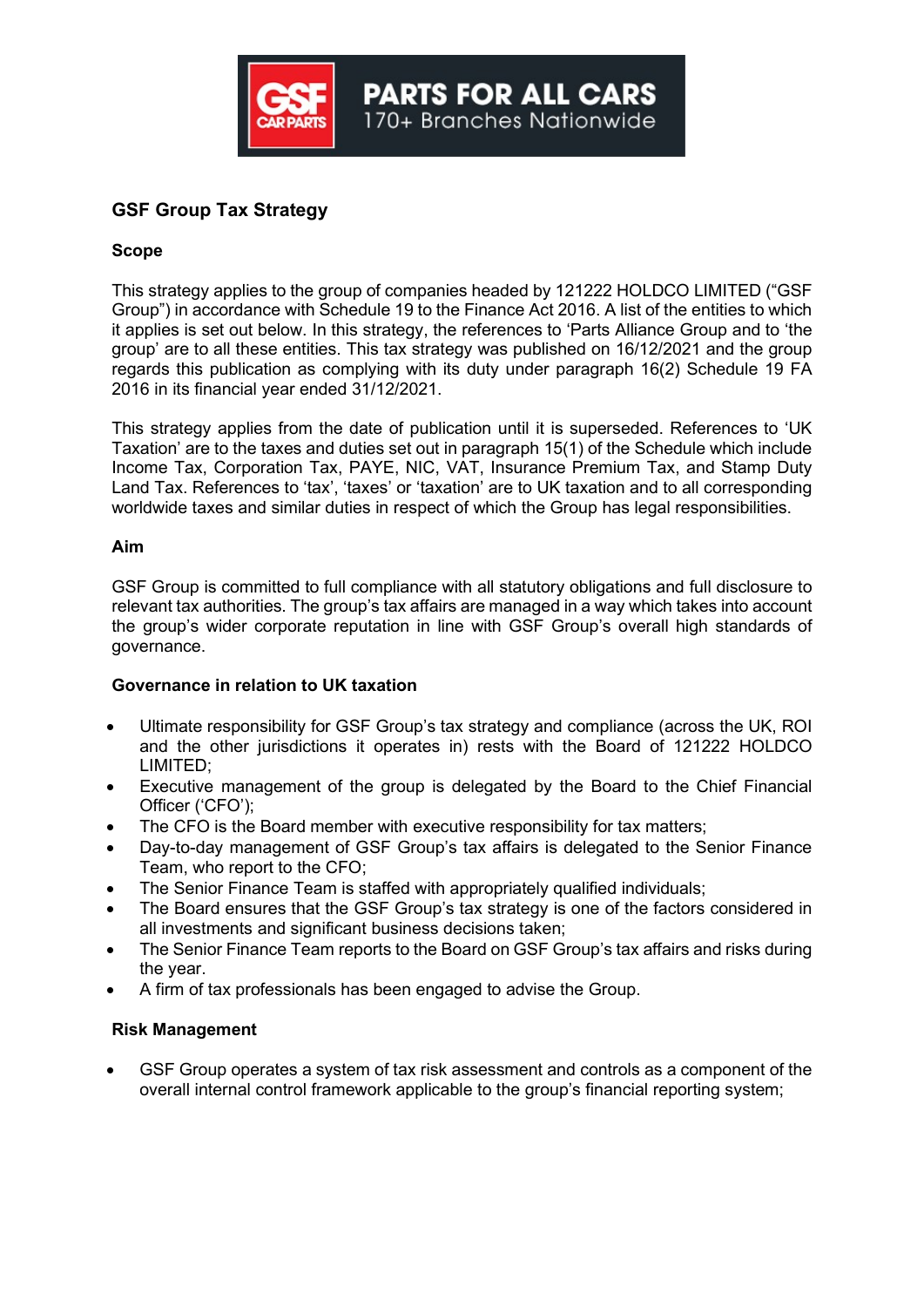

 GSF Group seeks to reduce the level of tax risk arising from its operations as far as is reasonably practicable by ensuring that reasonable care is applied in relation to all processes which could materially affect its compliance with its tax obligations.

**PARTS FOR ALL CARS** 170+ Branches Nationwide

- Processes relating to different taxes are allocated to appropriate process owners, who carry out a review of activities and processes to identify key risks and mitigating controls in place. These key risks are monitored for business and legislative changes which may impact them and changes to processes or controls are made when required;
- Appropriate training is carried out for staff outside the Senior finance Team who manage, or process matters which have tax implications.
- Advice is sought from external advisers where appropriate.

#### Attitude towards tax planning and level of risk

GSF Group manages risks to ensure compliance with legal requirements in a manner which ensures payment of the right amount of tax.

When entering into commercial transactions, GSF Group seeks to take advantage of available tax incentives, reliefs and exemptions in line with, and in the spirit of, tax legislation. GSF Group does not undertake tax planning unrelated to such commercial transactions.

The level of risk which GSF Group accepts in relation to UK taxation is consistent with its overall objective of achieving certainty in the group's tax affairs. At all times GSF Group seeks to comply fully with its regulatory and other obligations and to act in a way which upholds its reputation as a responsible corporate citizen. In relation to any specific issue or transaction, the Board is ultimately responsible for identifying the risks, including tax risks, which need to be addressed and for determining what actions should be taken to manage those risks, having regard to the materiality of the amounts and obligations in question.

#### Relationship with HMRC

GSF Group seeks to have an open, transparent and a constructive relationship with HMRC.

When submitting tax computations and returns to HMRC, GSF Group discloses all relevant facts and identifies any transactions or issues where it considers that there is potential for the tax treatment to be uncertain.

Any inadvertent errors in submissions made to HMRC are fully disclosed as soon as reasonably practicable after they are identified. GSF Group will ensure that any issues are resolved with HMRC in a timely manner and, if any disagreements arise, will work with HMRC to reach resolution by mutual agreement wherever possible.

The strategy was approved by the Board on 16/12/2021